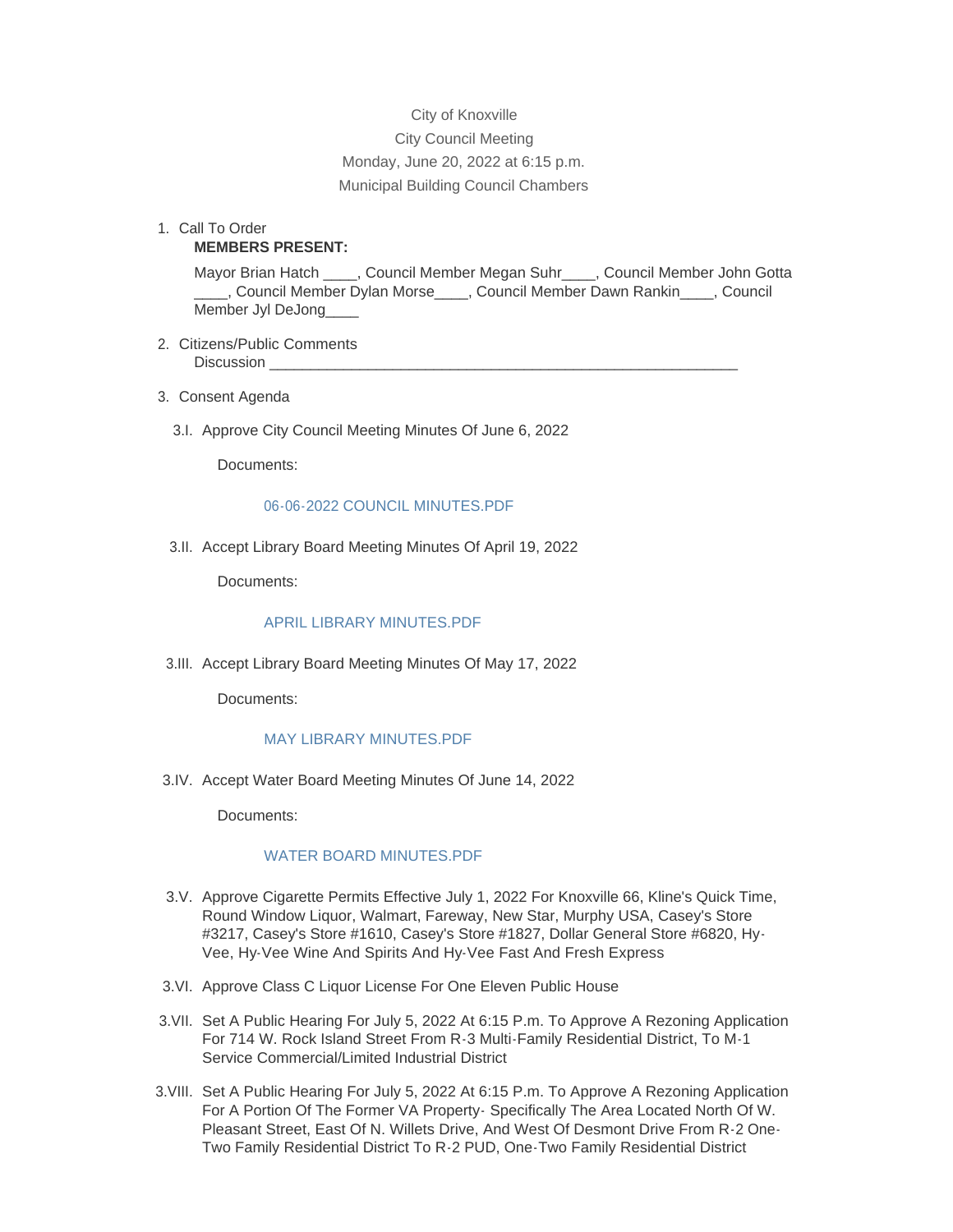Planned United Development (PUD)

- 4. Item Agenda
	- 4.I. Discussion And Possible Action On The Proposed Process To Consider The Future Of The Dixie Gebhardt House Located At 217 South Second St.

Documents:

## [COUNCIL LETTER- DIXIE GEBHARDT HOUSE.PDF](http://www.knoxvilleia.gov/AgendaCenter/ViewFile/Item/5529?fileID=4479)

4.II. Approve Resolution Setting Salaries/Wages For Appointed Officers And Non-Collective Bargaining Unit Employees Of The City Of Knoxville For The Fiscal Year Beginning July 1, 2022

Documents:

#### [RES 06-34-22 WAGES.PDF](http://www.knoxvilleia.gov/AgendaCenter/ViewFile/Item/5540?fileID=4496)

4.III. Approve Storefront Improvement Grants For 110 W. Robinson, 114 W. Robinson, 101 E. Robinson, 306 E. Robinson, 123 E. Main, 217 E. Main And A Facade Improvement Grant For 125 S. Third

Documents:

# [COUNCIL LETTER - 6-20-22 FACADE RECOMMENDATIONS.PDF](http://www.knoxvilleia.gov/AgendaCenter/ViewFile/Item/5530?fileID=4481) [ADDENDUM TO 6-20-22 RECOMMENDATIONS.PDF](http://www.knoxvilleia.gov/AgendaCenter/ViewFile/Item/5530?fileID=4480)

4.IV. Approve Resolution Supporting The East Village Housing Project And Cartwright Properties Application For Workforce Housing Tax Credits

Documents:

## [RES 06-35-22 CARTWRIGHT WHTC.PDF](http://www.knoxvilleia.gov/AgendaCenter/ViewFile/Item/5549?fileID=4497)

4.V. Approve Resolution Approving The Appointment Of Confluence As Consultants For The New Housing Needs Analysis

Documents:

[RES 06-36-22 HNA CONSULTING CONTRACT.PDF](http://www.knoxvilleia.gov/AgendaCenter/ViewFile/Item/5539?fileID=4493) [COUNCIL LETTER - HNA.PDF](http://www.knoxvilleia.gov/AgendaCenter/ViewFile/Item/5539?fileID=4494) [CONFLUENCE PROPOSAL.PDF](http://www.knoxvilleia.gov/AgendaCenter/ViewFile/Item/5539?fileID=4495)

4.VI. Approve Resolution Approving Consulting Contracts For The Facade Rehabilitation Project At 203 E. Main Between The City Of Knoxville, Iowa And Curtis Architecture, Mid-Iowa Planning Alliance (MIPA), And 571 Polson Development, LLC

Documents:

[COUNCIL LETTER- ELITE DANCE.PDF](http://www.knoxvilleia.gov/AgendaCenter/ViewFile/Item/5531?fileID=4484) [RES 06-33-22 203 E MAIN.PDF](http://www.knoxvilleia.gov/AgendaCenter/ViewFile/Item/5531?fileID=4487) [CURTIS ARCHITECTURE.PDF](http://www.knoxvilleia.gov/AgendaCenter/ViewFile/Item/5531?fileID=4486) [MIPA.PDF](http://www.knoxvilleia.gov/AgendaCenter/ViewFile/Item/5531?fileID=4485) [571 POLSON.PDF](http://www.knoxvilleia.gov/AgendaCenter/ViewFile/Item/5531?fileID=4482) [CONSTR BUDGET SUMMARY.PDF](http://www.knoxvilleia.gov/AgendaCenter/ViewFile/Item/5531?fileID=4483)

4. VII. Approve Payment Of Claims